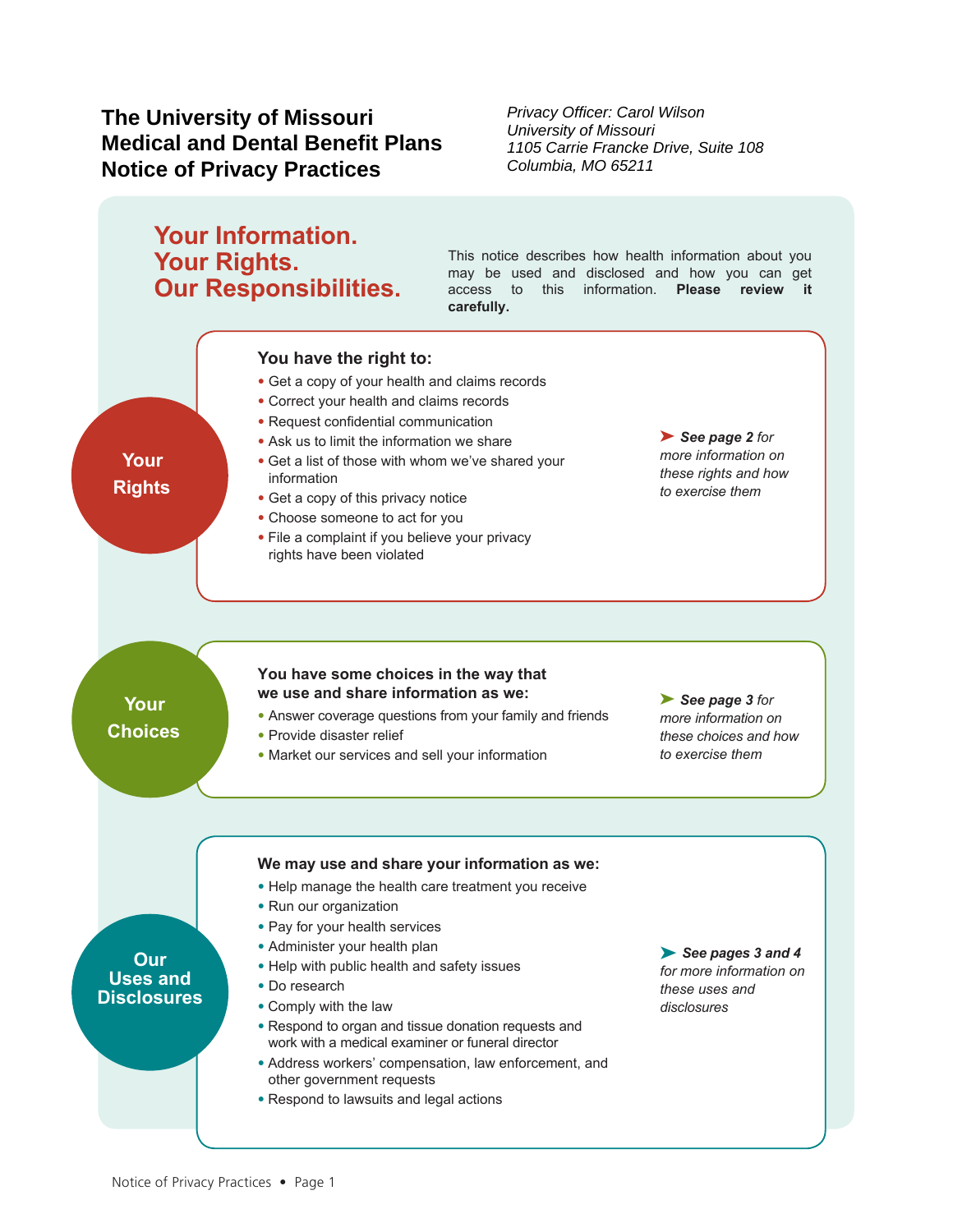| Your<br><b>Rights</b>                                | When it comes to your health information, you have certain rights.<br>This section explains your rights and some of our responsibilities to help you.                                                                                                                                                                          |
|------------------------------------------------------|--------------------------------------------------------------------------------------------------------------------------------------------------------------------------------------------------------------------------------------------------------------------------------------------------------------------------------|
| Get a copy of<br>your health and<br>claims records   | • You can ask to see or get a copy of your health and claims records and other health<br>information we have about you. Contact the Privacy Officer identified at the end of this notice<br>to make this request.                                                                                                              |
|                                                      | . We will provide a copy or a summary of your health and claims records, usually within 30<br>days of your request. We may charge a reasonable, cost-based fee.                                                                                                                                                                |
|                                                      |                                                                                                                                                                                                                                                                                                                                |
| Ask us to<br>correct health<br>and claims<br>records | • You can ask us to correct your health and claims records if you think they are incorrect or<br>incomplete. Contact the Privacy Officer identified at the end of this notice to make this<br>request.                                                                                                                         |
|                                                      | . We may say "no" to your request, but we'll tell you why in writing within 60 days.                                                                                                                                                                                                                                           |
| <b>Request</b><br>confidential<br>communications     | • You can ask us to contact you in a specific way (for example, home or office phone) or to<br>send mail to a different address.                                                                                                                                                                                               |
|                                                      | . We will consider all reasonable requests, and must say "yes" if you tell us you would be in<br>danger if we do not.                                                                                                                                                                                                          |
|                                                      |                                                                                                                                                                                                                                                                                                                                |
| Ask us to limit what<br>we use or share              | • You can ask us not to use or share certain health information for treatment, payment, or<br>our operations.                                                                                                                                                                                                                  |
|                                                      | . We are not required to agree to your request, and we may say "no" if it would affect your<br>care.                                                                                                                                                                                                                           |
|                                                      |                                                                                                                                                                                                                                                                                                                                |
| Get a list of those<br>with whom we've               | . You can ask for a list (accounting) of the times we've shared your health information for six<br>years prior to the date you ask, who we shared it with, and why.                                                                                                                                                            |
| shared information                                   | • We will include all the disclosures except for those about treatment, payment, and health<br>care operations, and certain other disclosures (such as any you asked us to make). We'll<br>provide one accounting a year for free but will charge a reasonable, cost-based fee if you<br>ask for another one within 12 months. |
|                                                      |                                                                                                                                                                                                                                                                                                                                |
| Get a copy of this<br>privacy notice                 | • You can ask for a paper copy of this notice at any time, even if you have agreed to<br>receive the notice electronically. We will provide you with a paper copy promptly.                                                                                                                                                    |
| Choose someone<br>to act for you                     | . If you have given someone power of attorney or if someone is your legal guardian, that<br>person can exercise your rights and make choices about your health information.                                                                                                                                                    |
|                                                      | . We will make sure the person has this authority and can act for you before we take any<br>action.                                                                                                                                                                                                                            |
|                                                      | • You can complain if you feel we have violated your rights by contacting us using the                                                                                                                                                                                                                                         |
| File a complaint if                                  | information on page 1.                                                                                                                                                                                                                                                                                                         |
| you feel your<br>rights are violated                 | • You can file a complaint with the U.S. Department of Health and Human Services Office for<br>Civil Rights by sending a letter to 200 Independence Avenue, S.W., Washington, D.C. 20201,<br>calling 1-877-696-6775, or visiting www.hhs.gov/ocr/privacy/hipaa/complaints/.                                                    |
|                                                      | • We will not retaliate against you for filing a complaint.                                                                                                                                                                                                                                                                    |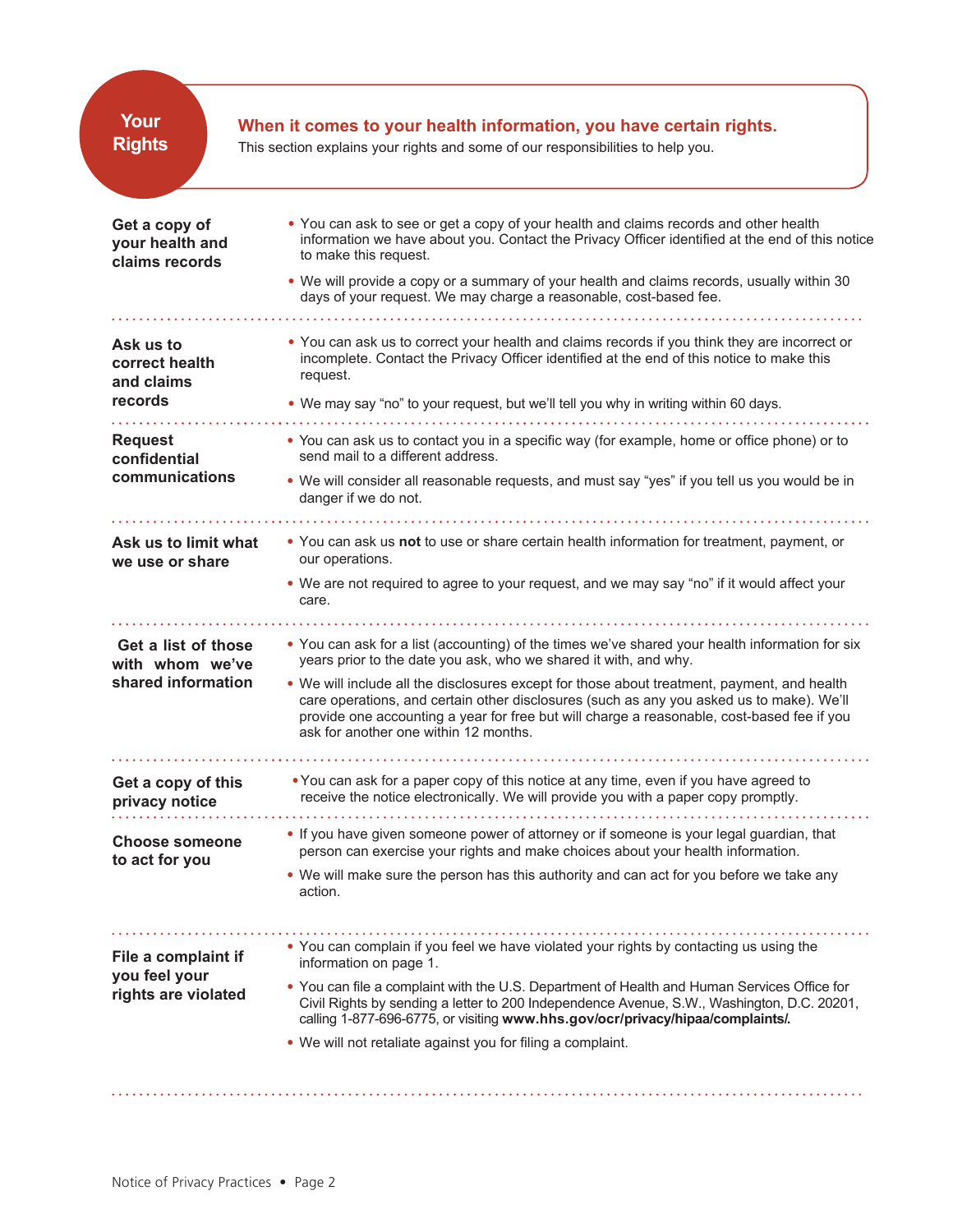| Your<br><b>Choices</b>                                                  |                 | For certain health information, you can tell us your choices about what<br><b>we share.</b> If you have a clear preference for how we share your information in the situations<br>described below, talk to us. Tell us what you want us to do, and we will follow your instructions.                                                                 |                                                                                                                                                                                                                                                                       |  |
|-------------------------------------------------------------------------|-----------------|------------------------------------------------------------------------------------------------------------------------------------------------------------------------------------------------------------------------------------------------------------------------------------------------------------------------------------------------------|-----------------------------------------------------------------------------------------------------------------------------------------------------------------------------------------------------------------------------------------------------------------------|--|
| In these cases, you have<br>both the right and<br>choice to tell us to: |                 | • Share information with your family, close friends, or others involved in payment for<br>your care                                                                                                                                                                                                                                                  |                                                                                                                                                                                                                                                                       |  |
|                                                                         |                 | • Share information in a disaster relief situation<br>If you are not able to tell us your preference, for example if you are unconscious, we may<br>go ahead and share your information if we believe it is in your best interest. We may also<br>share your information when needed to lessen a serious and imminent threat to health or<br>safety. |                                                                                                                                                                                                                                                                       |  |
|                                                                         |                 |                                                                                                                                                                                                                                                                                                                                                      |                                                                                                                                                                                                                                                                       |  |
|                                                                         |                 |                                                                                                                                                                                                                                                                                                                                                      |                                                                                                                                                                                                                                                                       |  |
| Our<br><b>Uses and</b><br><b>Disclosures</b>                            | following ways. | How do we typically use or share your health<br><b>information?</b> We typically use or share your health information in the                                                                                                                                                                                                                         |                                                                                                                                                                                                                                                                       |  |
| <b>Help manage</b><br>the health<br>care treatment<br>you receive       | treating you.   | . We can use your health information and<br>share it with professionals who are                                                                                                                                                                                                                                                                      | we can arrange additional services.                                                                                                                                                                                                                                   |  |
| <b>Run our</b><br>organization                                          | necessary.      | • We can use and disclose your information to<br>run our organization and contact you when                                                                                                                                                                                                                                                           | <b>Example:</b> We may use health<br>information about you to conduct a<br>disease management program,                                                                                                                                                                |  |
|                                                                         | care plans.     | . We are not allowed to use genetic<br>information to decide whether we will give<br>you coverage and the price of that<br>coverage. This does not apply to long term                                                                                                                                                                                | <b>Example:</b> A doctor sends us information<br>about your diagnosis and treatment plan so<br>conduct other population health<br>management programs and activities,<br>project future benefit costs or audit<br>the accuracy of our claims processing<br>functions. |  |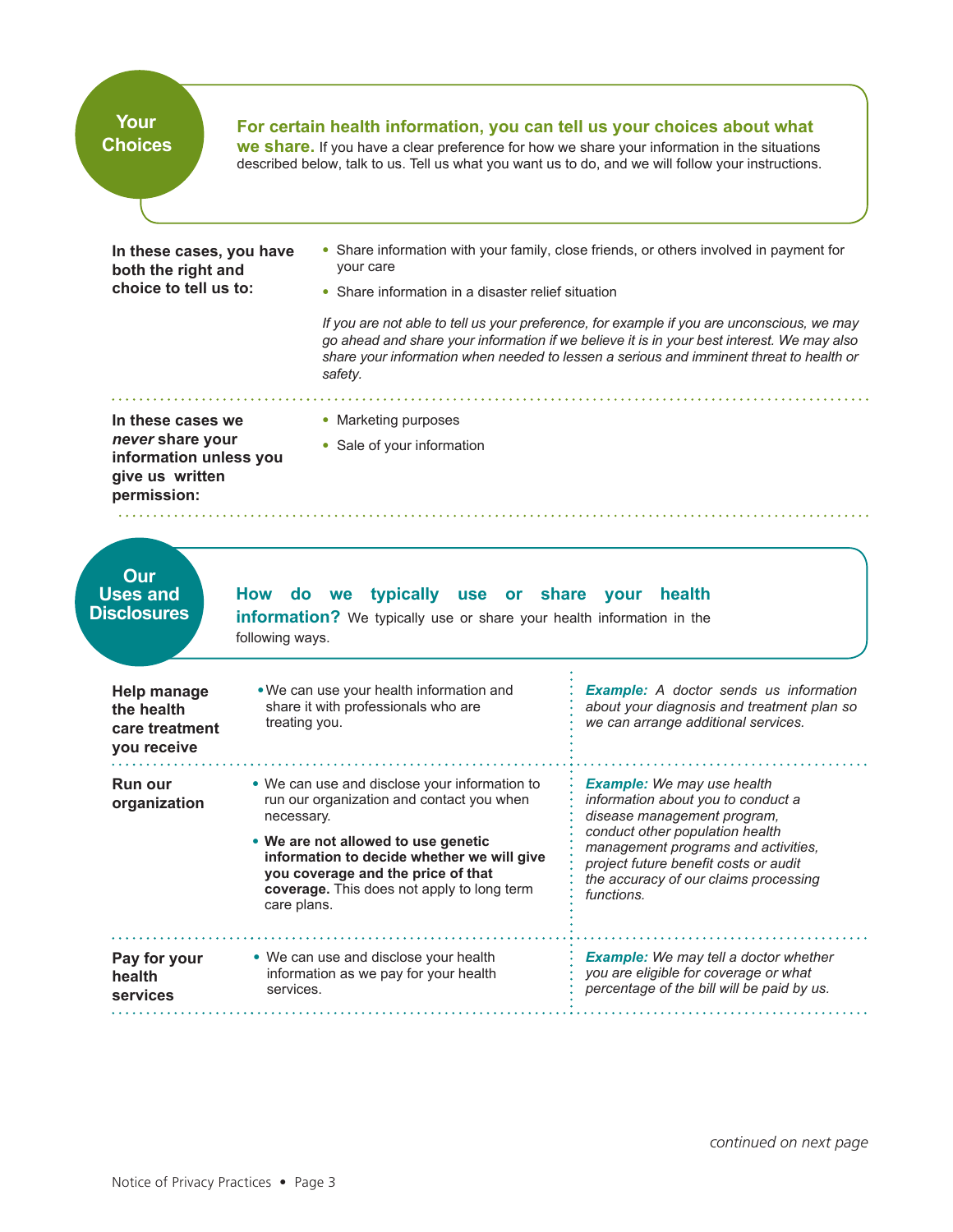**How else can we use or share your health information?** We are allowed or required to share your information in other ways – usually in ways that contribute to the public good, such as public health and research. We have to meet many conditions in the law before we can share your information for these purposes. For more information see: **[www.hhs.gov/ocr/privacy/hipaa/understanding/consumers/index.h](www.hhs.gov/ocr/privacy/hipaa/understanding/consumers/index.html.)tml.**

| Help with public health<br>and safety issues                                                                | . We can share health information about you for certain situations such as:<br>• Preventing disease<br>• Helping with product recalls<br>• Reporting adverse reactions to medications<br>• Reporting suspected abuse, neglect, or domestic violence<br>• Preventing or reducing a serious threat to anyone's health or safety                          |
|-------------------------------------------------------------------------------------------------------------|--------------------------------------------------------------------------------------------------------------------------------------------------------------------------------------------------------------------------------------------------------------------------------------------------------------------------------------------------------|
| Do research                                                                                                 | . We can use or share your information for health research.                                                                                                                                                                                                                                                                                            |
| Comply with the law                                                                                         | . We will share information about you if state or federal laws require it, including<br>with the Department of Health and Human Services if it wants to see that we're<br>complying with federal privacy law.                                                                                                                                          |
| Respond to organ and<br>tissue donation requests<br>and work with a medical<br>examiner or funeral director | . We can share health information about you with organ procurement organizations.<br>. We can share health information with a coroner, medical examiner, or funeral<br>director when an individual dies.                                                                                                                                               |
| <b>Address workers'</b><br>compensation, law<br>enforcement, and other<br>government requests               | . We can use or share health information about you:<br>• For workers' compensation claims<br>• For law enforcement purposes or with a law enforcement official<br>. With health oversight agencies for activities authorized by law<br>• For special government functions such as military, national security, and<br>presidential protective services |
| <b>Respond to lawsuits</b><br>and legal actions                                                             | . We can share health information about you in response to a court or<br>administrative order, or in response to a subpoena.                                                                                                                                                                                                                           |

We will not disclose psychotherapy notes about you from your psychotherapist without your written authorization. Psychotherapy notes are separately filed notes about your conversations with your mental health professional during a counseling session. They do not include summary information about your mental health treatment. We may use and disclose such notes when needed by us to defend against litigation filed by you.